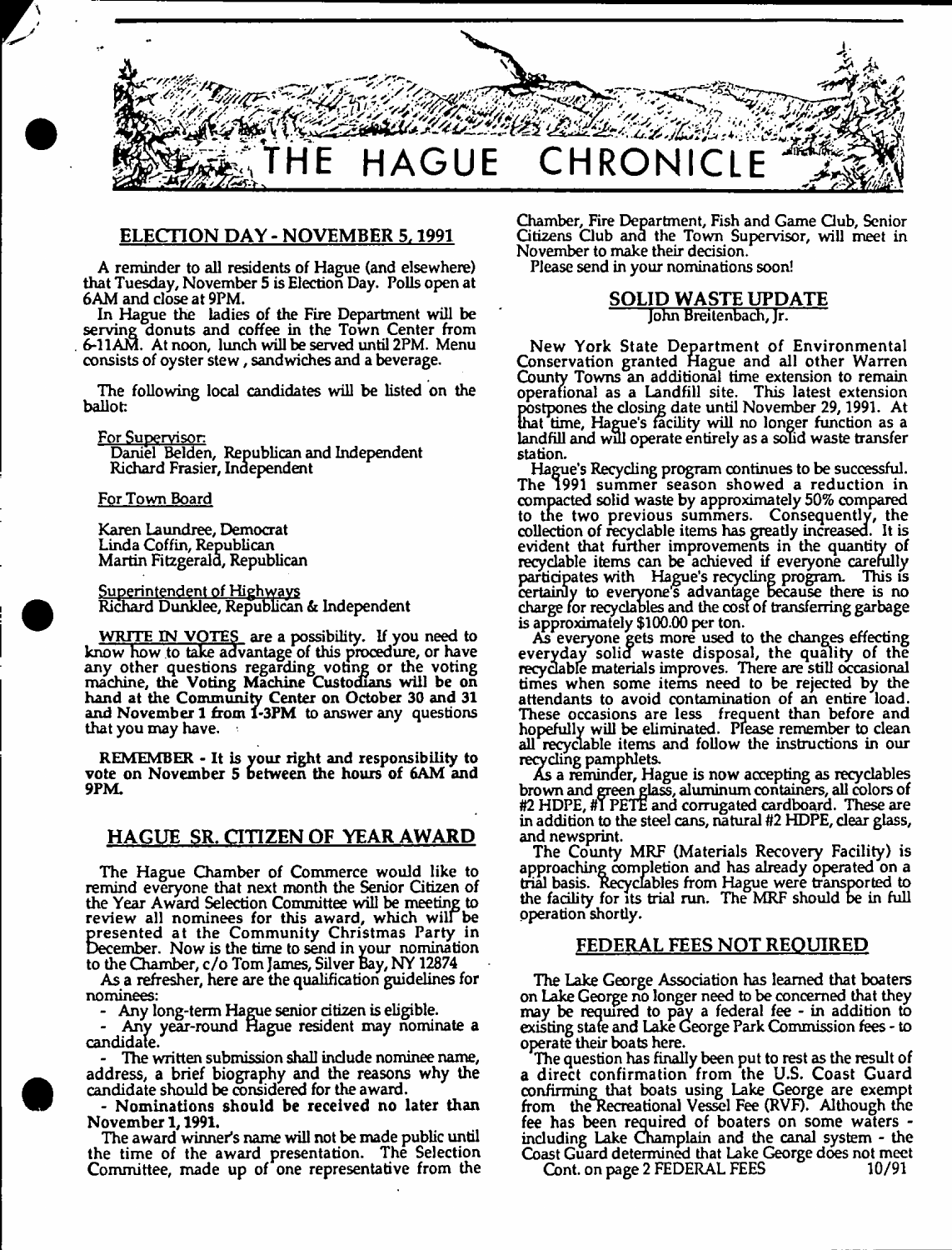FEDERAL FEES (Cont. from page 1)

the official criteria for the Tee. Lake George is not considered a tidal zone (nor can vessels over 16 feet navigate Lake George to tidal water) and the lake is not patrolled by active duty Coast Guard personnel<br>|although the Coast Guard Auxiliary maintains a<br>presence.here).<br>| The Lake George Association has received.courtesy.of although the Coast Guard Auxiliary maintains a presence here).

The Lake George Association has received, courtesy of the office of Assemblyman Neil Kelleher, a copy of a letter documenting this determination. It is dated Aug. 28,1991 from E. CL Westerberg, Lt. J.G. of the U.S. Coast Guard Boating Safety Affairs Branch.

This will come as welcome news to any boaters on Lake George who have wondered if they need to pay this additional federal charge. . . Mary Arthur-Heebe, Executive Director, The Lake George Association.

FLU SHOTS WILL BE GIVEN AT COMMUNITY CENTER FOR SENIOR CITIZENS AND ANY OTHERS WITH LUNG PROBLEMS ON NOVEMBER 6 FROM 1-2PM. \$5.00 fee.

#### **AMERICAN LEGION**

The next regular meeting of Hague Post 1538 will be held on Wednesday, November 6 at 7PM.

N. Y. Department Commander Franklin Ward will make his official visitation to Warren County on Saturday, Nov. 2 when he will be honored at a dinner at Lake George Post. Any member interested in attending should contact Bemie Clifton by October 20.

## **HAGUE HISTORICAL SOCIETY October 17,1991**

The Rev. Jack Williams of the St. James Episcopal Church in Lake George Village will present his illustrated researched material on the histories of the various churches along the shores of Lake George. The background of most of these churches was ecumenical in nature with the different denominations of the present day growing from a common start.

The Rev. Williams has been the rector of the St, James Church for the past 25 years.

A social hour will begin at 7:30PM and the program starts at 8PM. The public is cordially invited to attend.

 $\ldots$  RMC

## **COMMUNITY SILVER TEA**

The Hague Baptist Church will hold its annual COMMUNITY SILVER TEA on Saturday, October 26 from 1-4PM in the church annex. On sale will be baked goods, Christmas items, crafts, etc. etc. This is always an anticipated event in Hague. Come and enjoy!

#### **HARVEST TURKEY PINNER**

The annual Harvest Turkey Dinner will be held on Wednesday, October 23 at the Church of the Cross, Champlain Ave., Ticonderoga, NY. Take out dinners at 4:30PM. Serving at 5PM and continue until all are served.

Adult tickets are \$6.00. Under 12 - \$3.00. Under 5 - Free.

A portion of each adult ticket will be set aside for the Clyde Manning transplant fund.

*'We cannot kam anything new while fptakjng, But only while listening***. ..** *Anonymous*

## **HAGUE SENIOR CITIZENS CLUB**

The regular meeting of the Hague Senior Citizens Club will be held on Tuesday, October 22 at 130PM at the Hague Community Center. Prior to the meeting we will carpool to the Bolton Landing Meal Site. Please meet in the parking lot at 11:20AM for this trip. Register for the meal by phoning 543-6161 by October 17, as we must call in our reservations at the meal site one week prior to our coming. Fran Clifton will present a talk on "Hotels of Northern Lake George." This promises to be a very interesting presentation with photos of some of the old hotels in the area. Fran has asked those who have old photographs to please bring them along to share.

Any resident of Hague 50 years of age or over is invited to join us in any of our activities. Try it, you'll like it!

## **HAGUE'S ANNUAL CHRISTMAS PARTY**

The nights are cold, the days are glorious. The leaves just don't want to let go and are giving us an extra few days of amazing beauty. And here we *are* thinking of Christinas!

We just want to let everyone know that we are planning another Christmas party for the town on Saturday, December 7 (mark your calendar now - no excuses!) from 2-6PM. Under the able chairmanship of Georgina Lindquist we hope to even surpass the success of last year's party. (Remember we had to postpone it because of snow!) Of course that won't happen again!

Fran Clifton is chairman of the refreshment committee. She said that everyone was so generous in their support last year by supplying tons of cookies and finger sandwiches and she hopes that you will do the same again. If you have any questions about what to bring, she will be happy to hear from you at 543-6501.

Of course there will be entertainment and Jolly Old St. Nicholas will be there in all his glory just waiting to have his picture taken with the kiddies.

Be sure to keep the date - DECEMBER 7 - in mind. We will report more on the party in the next issue.

## **ELECTION DAY BREAKFAST AND LUNCH**

The Hague Volunteer Fire Department will be holding an Election Day breakfast (donuts and coffee) from 6\*11 AM at The Community Center. Come vote and share a round or two of coffee with your friends.

At noon (same day) a luncheon will be served until 2PM, consisting *of* sandwiches and oyster stew and a beverage. BOTH BREAKFAST AND LUNCH ARE OPEN TO THE PUBLIC. BE SURE TO VOTE and then partake of one or both of these fine meals.

The Fire Department has announced that they are raffling a decorated sweatshirt, winning ticket to be drawn at the close *of* the Winter Carnival in February. Tickets are \$1.00 from members of the fire department.

#### **MOHICAN HOME BUREAU** Betty Van Sleet

The next meeting will be held on Election Day, November 5. Coming events are: Christmas party, Dec. 17, chaired by Dorothy Abare; Warren County Luncheon, April 1st, chaired by Dolly Barber; our Spring Luncheon, lune 2nd, chaired by Wendy Serbent and Visits to the N ursing Homes cnaired *by* Betty McGuire. New members from the area i.e. Hague, Ticonderoga, Crown Point, etc. are most welcome.



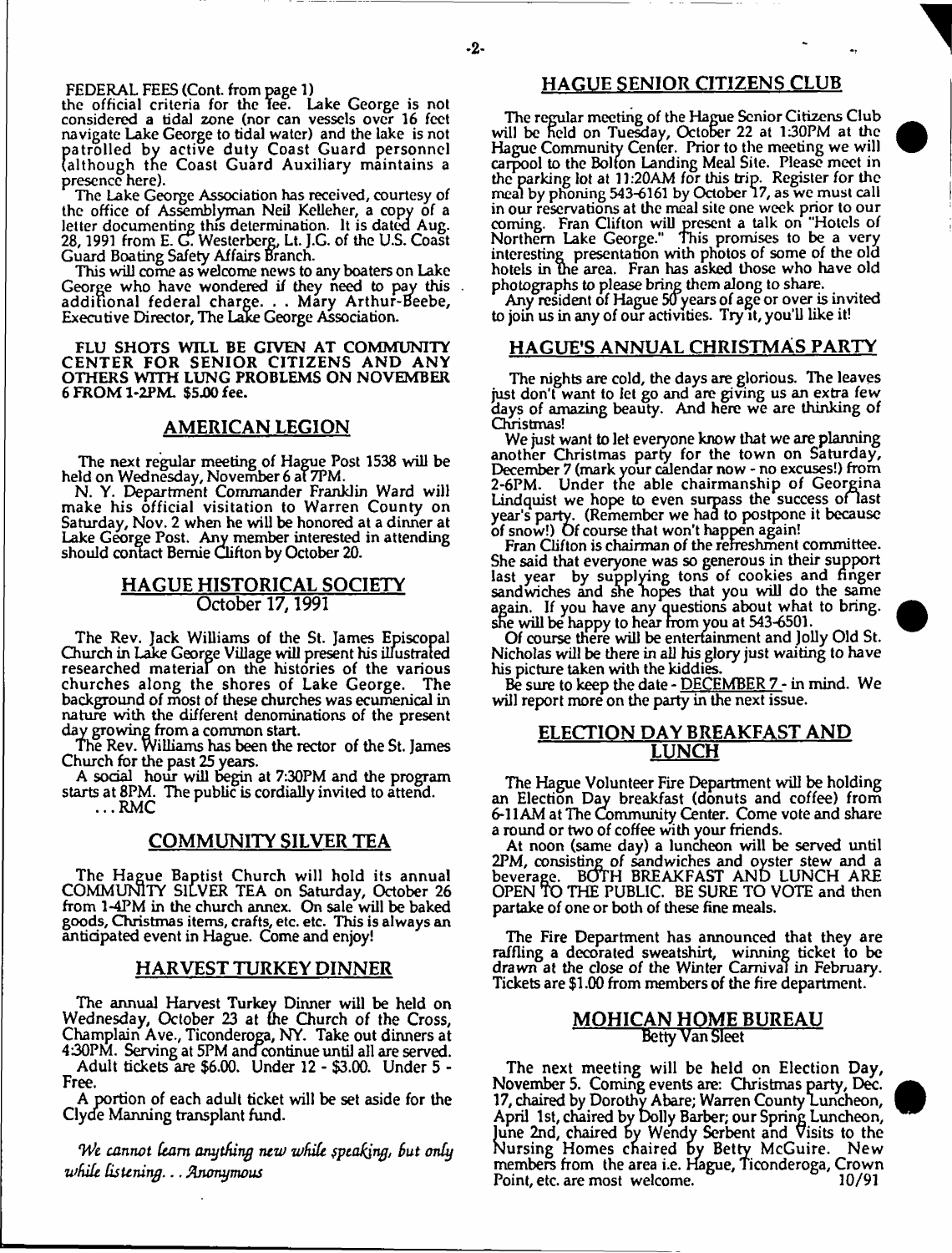## ZONING BOARD OF APPEALS - 10/3/91

The regular ZBA meeting, postponed from Sept. 26, was held on October 3. Prior to the meeting a public hearing for Jeff and Mary Keefer's (34-2-17) front yard area variance request was held. The board approved their variance.

In the preliminary hearings that followed:

• Carney (67-1-5) Minor subdivision. Public Hearing set for OcL 24 starling at 7PM

• Noordsy (65-1-4.1) Area variance for minor sub-division. Public hearing Ocl 24.

Michael (25—1-8.1) Area variance for sub-division. Public hearing October 24.

• Katzman (45-2-72) Minor sub-division. Public hearing October 24.

• Doran (60-1-3.3) Area variance for residential addition. Sent back for additional information.

• Bahson (42-1-34) Area variance for residential addition. Sent back for additional information... gl

## **HAGUE TOWN BOARD -10/8/91**

A request by .Richard Hathaway, Ti Youth Commission, for Hague's financial participation in his program by contributing \$916.00 opened the Oct. 8 town board meeting. The board was assured that with the proper applications to the stale, Hague would be reimbursed by \$458.00. Dick Bolton, Supervisor, will check these details with the Warren County Youth Dept. and bring the information back to the board for a decision.

Town Attorney John Silvestri gave a detailed report on the state funding for our landfill closure and all agreements pertaining to same. It is extremely complicated and requires various agreements because of the need for waste disposal after our landfill closure.

There is conflicting advice from Ticonderoga School and Warren County lawyers on how the ballfield in Hague can be transferred from the Ti School District to Hague for use in our planned sewer system. It was decided to cheek with the attorney general's office for clarification. Silvestri concurred.

He also commented on the lawsuit Hague has with the state over the assessment of slate lands located here. He credits Harold LaRose's (our assessor) proposal to the state (which now has state approval) for saving the town approximately \$300,000 on what the state felt Hague owed, according to state calculations.

The Chamber of Commerce has donated \$100 to the Community Center in appreciation for its use for their summer programs.

The HUD grant we had applied for was NOT granted, with limited funds given as the reason for refusal. Grant requests totalled \$82,156,920.00 and only \$33,453,000.00 was available. Hague ranked 87 out of a total of 191 rated in Hague's competitive category.

Jim Braisted, councilman for buildings and grounds, is obtaining estimates for repairs to town ramp at our park.

In Resolution #14, the board authorized the supervisor to deliver a Lump Sum Municipal Snow and Ice agreement for the town of Hague with NYS DepL of Transportation.

County Resolutions that affect Hague:

• Res. #462 - Making and filing of a written statement of findings for the town of Hague's portion of the Wanen County Wastewater facilities in the Lake George Basin.

• Res. #439 Decreasing contract amounts with various agencies for recreation programs for the elderly due to budget cuts. Note: Hague will get \$40.50 for their senior program.. gl

۰.

## ASSESSOR LA ROSE REPORTS

A recent article which appeared in the International Association of Assessing Officers 1AAO Update relative to assessments contains information which 1 believe should be of interest to all property owners in the Town of Hague.

Excerpts from the article will be carried in the next few issues of The Hague Chronicle.

#### HOW ASSESSORS VALUE PROPERTY

The first step in valuation is daia collection. The assessor's office collects quantities of information about each property in the jurisdiction. The information is recorded on a property record form which may be reviewed for accuracy by the taxpayer at any time.

The assessor's office also collects sales data and data on social, economic, and environmental factors affecting property value, for example, employment, population and income patterns, interest rates, construction costs, regional location factors (such as access Lo parks, churches, schools, and public transportation), zoning, and rent control. Complete and accurate maps are essential lo the assessor's office. Many jurisdictions now have computerized geographic information about zoning, sewage systems, land use, soil types, communication networks, geologic structure, and a host of other data.

In short, the assessor's office has an abundance of data relevant to the value of your property. Incidentally, this information makes the office an important community resource.

To apply this information to valuing property, the assessor constructs a model - a simplified representation of how market factors affect value. Most residential property is valued with a cost model or a sales comparison model.

A cost model says the estimated market value of your property equals the value of the land and Lhe cost of constructing a replacement, less depreciation. Replacement cost is usually found by a cost manual that shows regional construction costs for all building elements. Depreciation depends largely on age, condition, and the current desirability of the property's features and location. Sales comparison models are usually more importanL A sales comparison model says the estimated market value of your property equals the sale price of a comparable property, with adjustments to the sale price for differences between your property and the comparable. For example, if your property has a swimming pool and two bathrooms, but the comparable has no pool and three bathrooms, but you would add the value of the pool to the comparable's sale price and subtract the value of a bathroom. The result would be evidence of what you might expect to sell your property for.

Assessors use more than one comparable, usually three to five. Also, they use more complex models that incorporate many more factors. And rather than considering properties one-at-a-time, assessors use computer software to appraise at one time many properties of the same general type.

## HUNTING SEASON OPENS OCTOBER 19

Please be aware that hunting season gets under way on October 19. Make sure you use all precautions when walking in the woods. Better still, don't do it!

Bow and black powder hunting got under way on October 12. Good fuck to all you hunters. Hope you get a big one! 10/91

-**8**-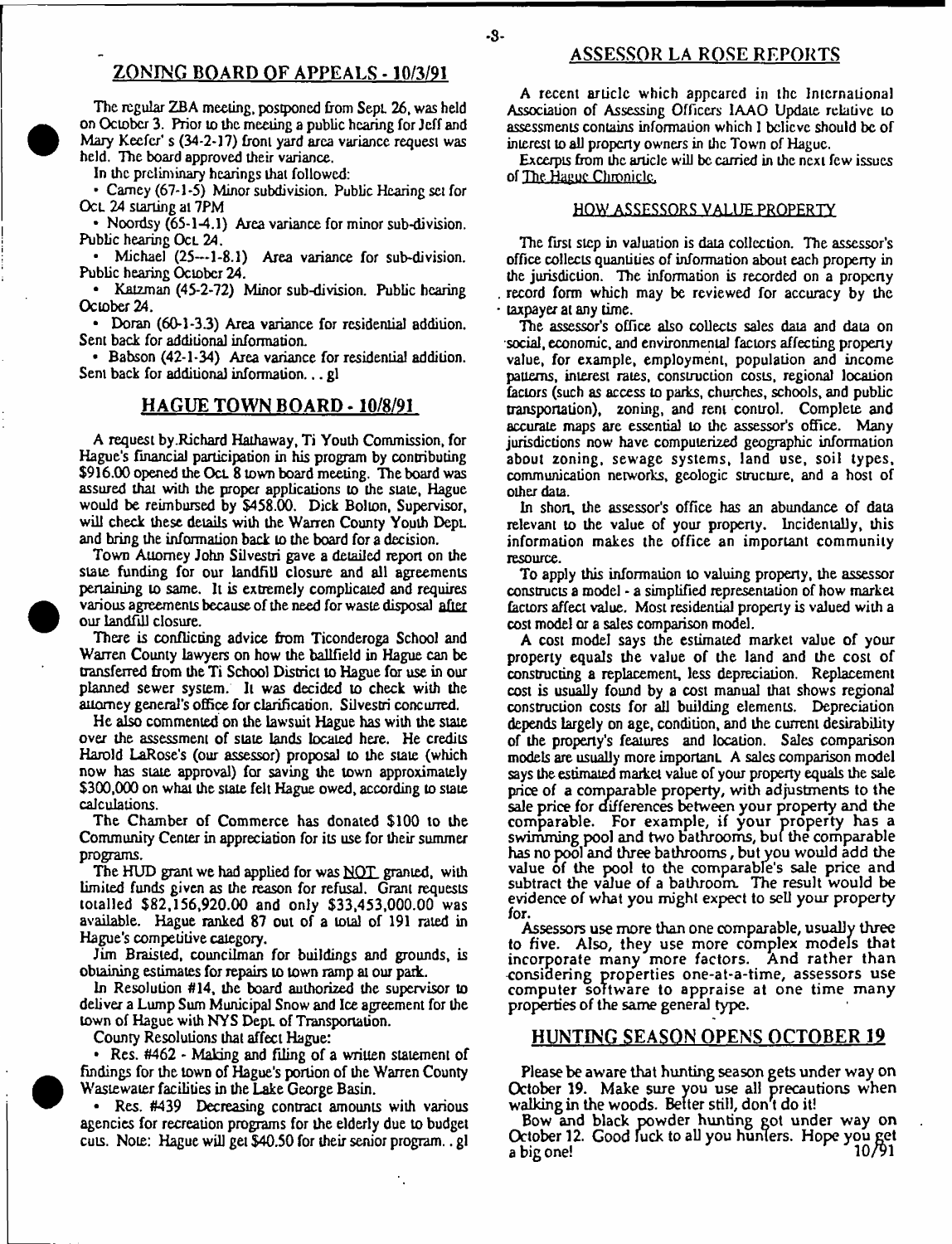## **KAREN L. LAUNPREE - Candidate for Council worn an (4 years**

In our August issue (prior to the Republican primaries) we gave a brief background on the Republican candidates that were running for office and we promised to do the same for the Democratic candidates in the October issue. We have only one Democratic candidate and she has sent us the following:

1 have been a resident of the Town of Hague for 11 years and am seeking the opportunity to represent you as a Town Council member.

As a Planning Board member since 1987 and the Chairperson for the past 3years, I feel 1 have examined each carefully and fairly. This is the attitude with which every issue that comes before our Town Board should be handled.

Effective government means knowing the issues and being responsive to the taxpayers concerns. Our town faces such challenges as solid waste management, wastewater and sewage treatment, encouragement of community involvement, and proper planning and zoning development in the upcoming years. My ability to conduct an unbiased review of each issue and to consider your thoughts and concerns is a valuable tool in the effort to keep the lines of communication between the taxpayers and town government open.

With drastic budget cuts at the state and county levels, a greater burden is falling upon each town to fend for itself. I feel we must be accountable for each dollar and work as a team to provide the most for our community at the least expense to the taxpayer.

My choice, with my husband, Doug, to reside and raise our family in the Town of Hague gives me the special incentive to put forth a great effort to meet the challenges that face us.

I would appreciate the opportunity to represent you in working toward an open style of town government. Thank you for your support on November *5.*

*I f you art interested in ordering a Wreath for Christmas, cafti&na (Dyhjtro, 543-6535.*

## **HANCOCK HOUSE EXHIBIT**

On October 16 through November 2 Marion Brundige will be displaying varied oil paintings and Jane Hamilton, varied watercolor paintings. Both exhibits are in the Art Gallery of the Hancock House. The public is cordially invited to attend. Winter hours for the Hancock House are 10AM - 4PM Wednesdays through Saturdays.

## **CHANGE IN LANDFILL HOURS**

Until October 31, the Hague Landfill will be open from 12Noon to 5PM except for WEDNESDAYS, when it will be closed. Beginning November 1 the landfill will be dosed Mondays ana Wednesdays. Other days open from 12-5PM. These latter hours will be in effect until March 31,1992.

## **NATURE NEWS** Laura Meade

Early yesterday morning (Oct. 9) I heard the whitethroated sparrow whistle his unique five-sound call. 1 answered as best I could, mimicking his sounds. He responded with only two sounds, as ifto say "Good-bye". 1 waved farewell and said, 'See you next Spring!"

How do migrating birds return to their same nest sites year after year? And today, as I walked along the Old

Mine Road, my bools scuffed easily in the dry leaves. The sounds of the spring birds were only in my mind. Gone were the lilting trills of the wood thrush; the "che-bcc" of the least flycatcher, the plaintive, slow drawn-out whistle of the wood pewee; the insistent call of the ovenbird and the whir, whir, whir and whew of the vecry. As their food supply disappeared and temperatures became colder, tne migrants left for warmer dimates. Only the tough winter birds remain in the Town of Hague.

In recent years many people have become interested in feeding the winter birds at yard feeders. Black-capped chickadees, woodpeckers, goldfinches, titmice, and white-breasted or red breasted nuthatches flock to these feeders, especially after a snowfall covers their food source. Sunflower hearts, black oil sunflower seeds, suet and peanut butter mixed with suet are favorites of winter birds. These can be purchased at local feed stores, where a variety of feeders are also available. Preventing squirrels from raiding bird feeders is a major challenge and may require some innovation as to the hanging of the feeders.

According to the U.S. Fish and Wildlife study, more than 2 million people feed birds in the United States. For the past few years Cornell University has organized a continent wide study of feeders in the U.S. and Canada. Anyone interested in partiapatine in the 1991-92 Feeder Watch can contact me for details. Some observers in this project have reported predation from hawks or cats, while others noticed window killed birds in rural areas that are close to woods.

Besides being beneficial, watching lively birds at a feeder can brighten a winter day and provide much enjoyment.

Please notify me if you see unusual stocks of migrating birds.

#### **SENTINELS FOR SUCCESS**

... is the center of Ticonderoga High School's Effective Schools work this year. Last spring, both the high school faculty and the student body of Ticonderoga High School, targeted this key idea as an area on which all should concentrate. Students and teachers alike saw the need to stress potential and encourage success rather than focusing on failure and shortcomings. Therefore, in their planning for the upcoming school year, the Building Leadership Team, led by Chairperson Dianne Shapiro, designed an action plan which would help to focus the faculty, provide alternatives in both teaching and evaluation methods, and offer new ideas and definitions of what success means in school and in life.

As part of the 1991-92 action plan, Mark Johnson, Executive Director of Silver Bay Assoc, was invited to address the high school faculty on September 3 at the first meeting of the new school year. Mr. Johnson helped to highlight the issue of success as well as provide some initial definition and discussion as to what success means and how it can be effectively created. The cycle of success, where goals and objectives are used to create a common mission but where each individual's gifts and talents are recognized for their unique and valuable contribution, was the challenge offered. Mr. Johnson stressed that this is what the faculty must recognize, encourage and create in order for Sentinels for Success to become a reality for all of our students and for ourselves.

The Building Leadership Team now is planning for additional speakers, educators and workshops as part of their work. In addition, participation by the Student Cont. on page 5 SENTINELS 10/91

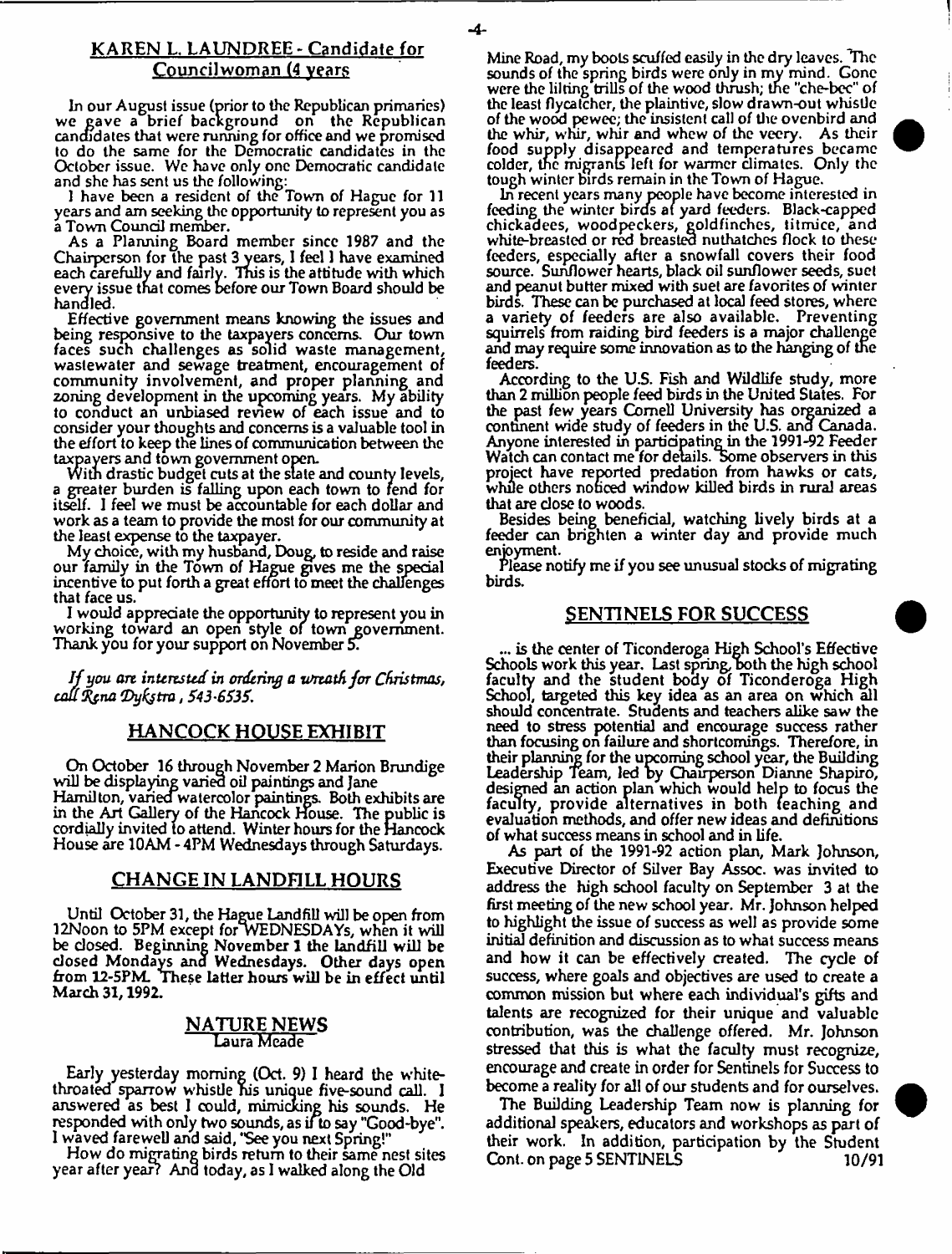SENTINELS (Cont from page 4)

**e** 

**•** 

Leadership Team will be encouraged. If faculty and students work together to create success, it seems both possible and self-fulfilling. While Ticonderoga has always been proud of its school and students, hopefuly SENTINELS FOR SUCCESS will encourage us all to do better, strive for more and achieve all we can together.

#### **CORRECTION**

In last month's issue we reported an acquisition of the book 'Tales of Witt Cook" as having been donated by Arthur Stanley. This should have read Alfred Stanley. Thanks for the book, and we apologize for the error.

#### **LEST YOU FORGET**

It has been a long time since we have reminded you about how The Hague Chronicle keeps going. First, we want to thank all of you wonderful people who contribute so generously to this publication. The Hague Chr<u>onicle</u> is a non-profit newspaper which relies solely on the support of its readers. We receive no grants nor do we receive any money from the town of Hague. (We also do not receive any salaries!)

We have a very well equipped office on New Hague Road and if you can locate it, you are most welcome to visit. Most of the work is done in this office, but the actual collating and mailing, is done in a room at the Community Center, where anywhere from 8 to 12 people gather around a table, stapling, licking stamps, pasting labels, etc. so that you wul receive your paper as soon after the 15th of the month as the post office department can deliver it.

For those of you who are new to our family of readers, you will note a date above your name on the label. This is the date that you last contributed. At the present time we have 100% support (except for a few complimentary copies to schools, library, legislators, etc.) We hope to continue in this tradition. If you have forgotten to send a contribution we circle the date in red. If you still forget, we send a note with your paper. If you still forget, we assume you do not want to receive it any longer and we regretfully remove your name from the mailing list.. It saves (me) a lot of time when I don't have to do this, so I do appreciate your cooperation and support

. . . Dorothy J. Henry, Publisher

## HIGH SCHOOL EQUIVALENCY TEST

The GED Test (High School Equivalency) will be given at Ticonderoga High School on December 4 & 5,1991.

Changes this yean Applications must be sent directly to: Hign School Equivalency Testing Program

P.O. Box 7348

Albany, NY 12224-0348

There is now a \$25.00 fee for the test. A check or money order for that amount must be sent with die application. Local agencies may be willing to pay this fee. Check the new application for guidelines. You must apply well in advance of the test date. The test center in Albany will notify candidates ten (10) days- prior to their test date. Applications are now available for area Guidance Offices.

## NORTHEAST UNLIMITED QUILTS

The Arts Center/Old Forge is preparing to open its quilt show Northeast Quilts Unlimited, an Annual Celebration, to be on exhibit at the Center from 12-4 daily, October 11 through 30.

From the looks of the entries, 1991 promises to be a year of especially stunning contemporary and traditional quilts and quilted clothing. Already received are over 50 entries from quilters as near as Tupper Lake and Oneida and as far away as Florida, Oklahoma and California.

A special invitational exhibition will be comprised of quilt professionals such as Yvonne Porcella, Josette Urso, Rebekah Clark.

In addition, a special exhibition in the Center's Ruth G. Rosenau Memorial Gallery in 1991 will be comprised of antique crazy quilts from all over the Adirondack region.

All those interested in seeing Northeast Quilts are encouraged to visit the Arts Center/Old Forge, Route 28, Old Forge, NY 13420.

#### **HIGH SCHOOL SENIORS' PROTECT**

A SENIOR PROJECT will be a new addition to the studies of all Ticonderoga High School seniors this year as part of their English 12 class. All 12th grade students will have to design and complete a three phase program of study where They research, apply ana then present their project before a board or judges. All students will work with both their English teacher and a second teacher or community member in order to plan, collect research, apply what they have learned and then effectively share all that has happened to them. Projects will be as diverse as the students completing them. This "show what you know" experience should enable all students to focus on an area of true interest to them, learn more about it, use the information in some new way and become the expert for others. Hopefully, as the year develops, individual projects can be highlighted for the community to see ana for our students to feel proud of what they have chosen to do themselves.

#### **ARTISTS TO EXHIBIT IN 1992. CENTENNIAL EXHIBIT**

The Committee for the 1992 Adirondack Park Centennial is soliciting entries in a juried watercolor exhibit with the theme, "A Park of People and Natural **Wonder."**

The exhibit is planned for 1992 as part of the diverse celebration of the Adirondack Park Centennial.

"A watercolor show is a particularly fitting event, since the Park has inspired painters from Colonial times," said Mary B. Johnson, coordinator of the exhibit for the Centennial committee. "Also, the Park contains the source of the Hudson River, which was central in the development of the American watercolor tradition."

People are invited to enter up to two works that reflect the theme, "A Park of People and Natural Wonder." Paintings selected to be part of the exhibit will be shown May 8 -29 at the Silver Bay Association, YMCA Conference Center, Lake George. A portion of the show will then travel to various locations throughout the Adirondack Park and upstate New York between June and December 1992.

Cash and other prizes will also be awarded

Frank Webb, A.WS. will serve as Jury of Selection; Don Getz, A.W.S. will serve as Jury of Awards. Both are internationally recognized for their watercolor paintings and have extensive background in teaching and commercial art.

Cont. on page 6 CENTENNIAL 10/91

Ŷ.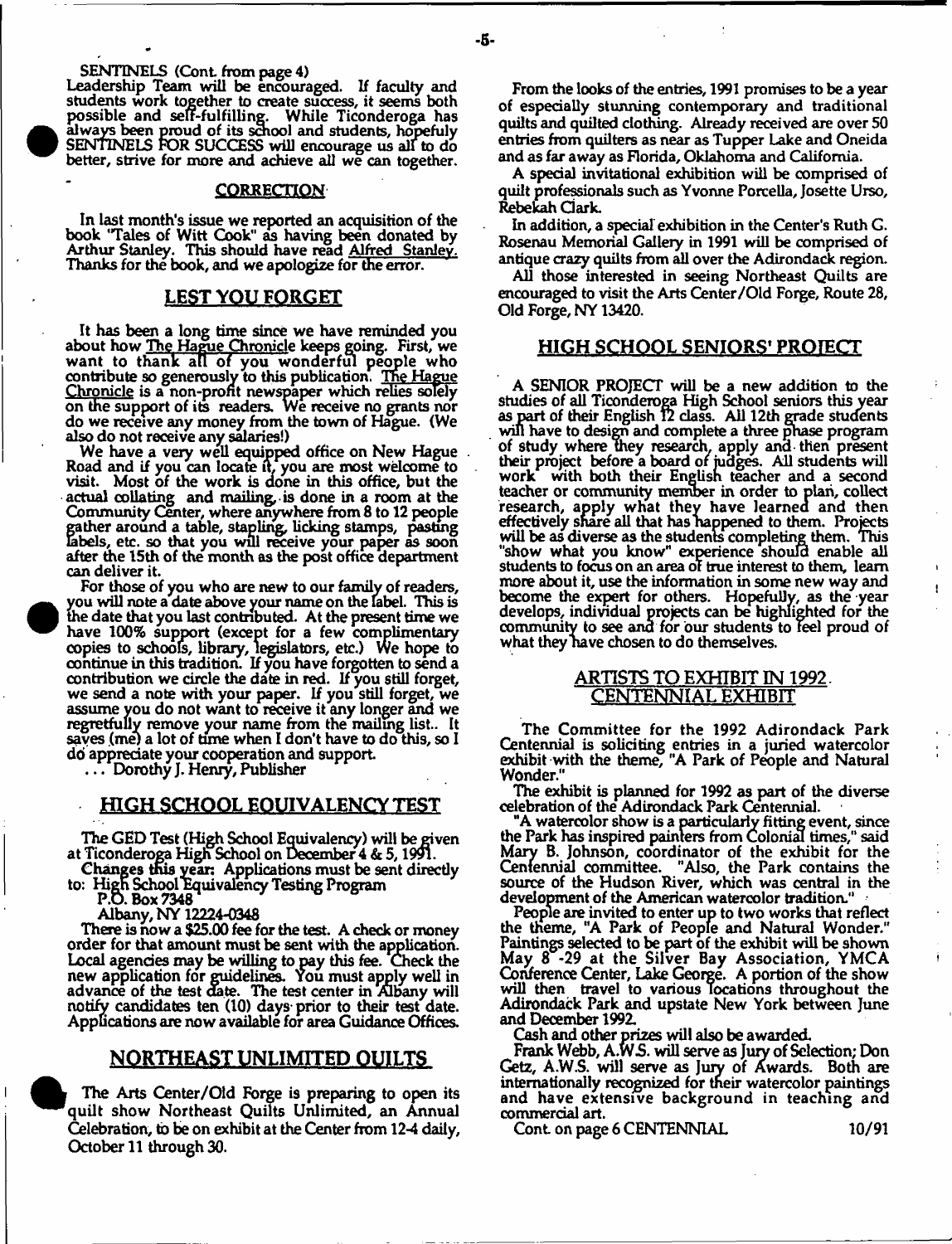**CENTENNIAL(Cont from page 5)**

Initial entries must be by slide, and the deadline is Feb. 1, 1992. The entry fee is \$7.50 per slide.

A prospectus and entry form can be obtained by sending a stamped, self-addressed envelope to:

Mary Johnson Adirondack Park Centennial Watercolor Exhibit Silver Bay Association

Silver Bay, NY 12874

## CARING FOR ELDERS

The Warren and Washington Counties Elderly Coalition is sponsoring a free program for caregivers of the elderly. Two programs of Stress Busting Strategies" are scheduled. A day program is scheduled for Tuesday, October 22 from 10AM to noon. The evening program will also be on October 22 from 6-8PM. Both programs will be held at the Cornell Cooperative Extension Offices, Building Annex 1, Lower Main St., Hudson Falls. Preregistration is necessary. Individuals interested in attending may call one of the following agencies to register. Warren County Office of the Aging at 761-6347; or Cornell Cooperative Extension in Warren County at 668-4881.

Presenters for this program are: Joan Faxon, Ex. Dir. of "Caritas" who will cover personal stress busters and the healing power of humor; Mark Needham, EISEP. Coordinator for Wash. County Office for the Aging, who . will review stress relieving/relaxation techniques and \* Mary Ann Assini, Adirondack Samaritan Counseling Center who will discuss counseling needs. During the program, time will be allotted for questions from the audience.

#### CONSUMER AWARENESS WEEK

This year is the 10th anniversary of National Consumers Week. October 20-26, 1991. The theme, 'Today's Choice-Tomorrow's Opportunity," emphasizes both the power of the consumer choices we make today and the responsibility we share for protecting our world resources and creating future opportunities.

What are your rights regarding rainchecks when an advertised item is not available at a store? State and federal laws do not require stores to provide rainchecks for goods that are temporarily out of stock. However, a Federal Trade Commission regulation does prohibit retail food stores from advertising a product on sale at a special price, when the product is not in adequate supply to meet reasonable anticipated consumer demand. A store is exempt from this requirement if its advertisements include conspicuous disclosure of the item's limited availability.

If you choose to order by mail, the Federal Trade Commission wants you to know that you have protections under the FICs Mail Order Merchandise Rule. If you prefer the ease of calling in your order, remember that telephone orders are given the same protection only when you send payment by mail. The Mail Order Rule requires companies to ship orders within the time promised in their advertisements. If no time period is promised, the company must ship your order within 30 days after it receives a properly completed order, unless you are contacted and agree to a specific delay. This rule does not cover photo-finishing, orders, seeds and plants, or credit orders where your account is not charged until after the goods are shipped.

One precaution you can take when shopping by mail is to keep good records. Keep a copy of your order form, along with the company's name, address and telephone

num ber. Your records should show the price, description, and item numbers of the merchandise you ordered, the total cost of the order and whether you chose to pay by check, credit card, or 'money order. These will be helpful if you have a problem later.

In NYS retail mercantile establishments are required to conspicuously post their refund policy. The policy must appear on (1) a sign attached to the item itself, (2) on a sign affixed to the cash register or point of sale, (3) on a sign so situated as to be dearly visible to the buyer while standing at the cash register, or (4) on a sign posted at each store entrance used by the public. The signs must state whether or not it is the policy of the store to give refunds and if so, under what conditions the refund will be given.

IF you are buying a major appliance or furniture be aware of this NYS Law. A furniture or major household appliance dealer must disdose, in writing, an estimated delivery date or an estimated range of delivery dates at the time the order is taken. Tne customer must be advised that, if delivery is not made within 30 days following the original estimated delivery date, the customer can (l) cancel the contract and receive a full refund or credit, (2) negotiate a new delivery time, or (3) make a new selection. When the merchandise is not delivered within the 30-day period, a refund must be made available within two weeks of the customer's request. If the delay or failure to deliver is caused solely by the consumer, the dealer failure is not unlawful, if he shows that at least 3 good faith attempts have been made, and after each unsuccessful attempt at delivery, a written notice was sent to the consumer.

#### **SURPLUS FOOD**

On October 17 Surplus and Gleaning food will be distributed at the Community Center from 1 - 4PM. Please bring documentation.

#### **A LITTLE HAGUE HISTORY**

As excerpted from a very old Glens Falls Post Star newspaper, date unknown:

Sabbath Day Point, six miles south of Hague • intersection on Route 9N. In 1756 a party of Provincials .under Generals Putnam and Rogers defeated a force of French and Indians here. On July 5, 1758, General Abercrombie landed at Sabbath Day Point with an army of 15,000 men, rested until midnight and moved north to Ticonderoga, leaving their campfires burning to delude - the enemy. In July 1759, General Amherst fanded here with a force of 12,000 men, and passed the Sabbath Day. The name is believed to come from General Amhersf's 1 order for religous services when he made a Sabbath Day halt here on nis way to capture Fort Ticonderoga and Crown Point.

POINTS OF INTEREST<br>1. Calamity Rock. One-half mile north of Hague intersection, off shore, was. the site of the accidental burning of the steamboat 'John Jay" on July 29,1856. The captain at the time was J. Gale and the pilot was E. S. Harris. Six lives were lost. The timbers may still be seen on a dear day on the lake bottom.

2. Graphite Mines. Four miles west of Hague intersection on Route 8 is the site of the graphite mines operated from about 1830 to 1923-24. A settlement with a post office, store, boarding house and several dwellings were located here. All that remain are a few dwellings on Route 8. The mines were contolled by the Mason-Dixon Co. On May 25,1958 the Dixon Co. established and (Cont on page 7 HAGUE)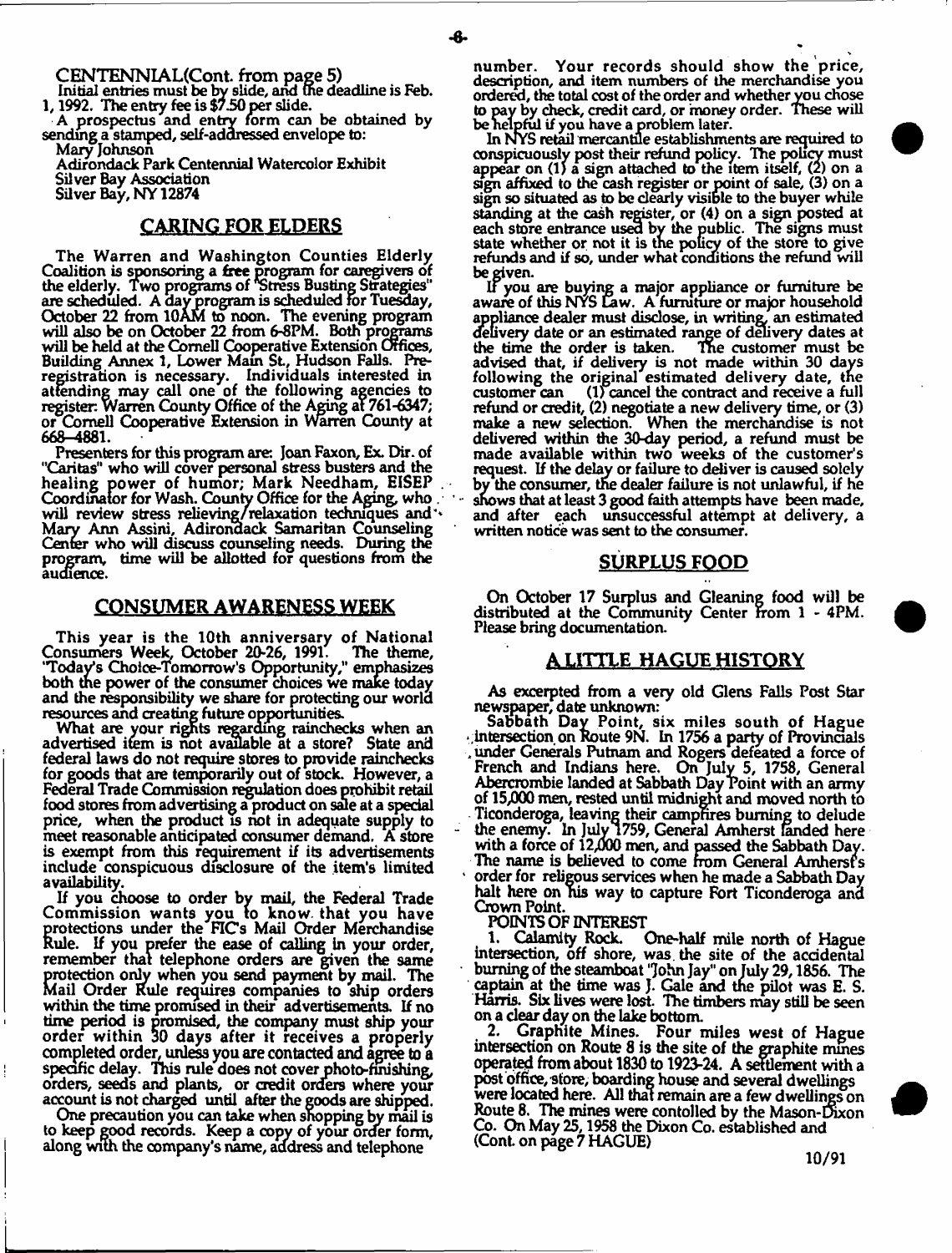#### SOUNDINGS

BORN - A son, Stephen Glenn, to Glenn and Helen Ostapeck, Sacramento, CA on September 9. Proud grandparents are Kay and Oz Ostapeck, Sabbath Day Point.

**e** 

**e** 

**1** 

BORN \* A son, Nathan Douglas, to Doug and Karen Laundree on September 24, 1991 at the Porter Medical Center, Middlebury, VT. Happy grandparents are Ray and Mary Laundree, Hague and Gene and Louise Schram, Whitehouse, Ohio.

BORN - A son, Michael Allan, Jr. to Vicki Johndrow and Michael Fish, Sr., Hague on October 1 in Moses Ludington Hospital. Proud grandparents are Linda and Herman Fish, Hague.

MARRIED - Tracey Leonard, daughter of Mrs. Blythe Leonard, Scotia and Hague and John Barth, son of Mr. *&* Mrs. John E. Barth, Oak Ridge, NT and Hague at the Church of the Blessed Sacrament, Hague on September 28. Reception was held at the Sagamore Hotel, Bolton Landing, followed by a cruise on The Morgan.

MARRIED - Donna Denton, daughter of Mr. & Mrs. George P. Denton, Hague, and Randy Clarke, son of Allen and the late Jeannette Clark, Crown Point in the Grace Memorial Chapel, Sabbath Day Point on September 28, 1991. Rev. Elliott, former pastor of the Wesleyan Church performed the ceremony. Reception was held at the EMA Club in Ticonderoga.

 DIED - Mrs. Eleanor Goddard, Round Lake and Silver Bay, NY in March 1991. She is survived by one son and one daughter and several grandchildren.

DIED - Paul J. Rickett, Ballston Spa and Silver Bay, NY, in August 1991.

DIED - Florence Hamilton, widow of Dr. ]. Wallace Hamilton, formerly long time residents of Silver Bay in September 1991. 'She is survived by two sons and a daughter.

DIED - Barbara (Hoffay) Beaver, 43, Milwaukee, WI, formerly of Hague, on October 2 in Milwaukee. She is survived by her husband, Bernard, father, Harold, mother, Janet, four sons, two brothers and three sisters.

DIED - Charles Voss, 74, Sabbath Day Point and Boynton Beach, FL, on October 5 in the Medical Center at Burlington, VT. He is survived by his wife, Ida, a son and a daughter and two grandchildren.

HAGUE (Cont. from page 6)

officially dedicated the Joseph Dixon Memorial Forest as a living memorial to the mining industry. A marker may be seen on Route 8.

3. Silver Bay Association has been a family conference center since 1902. Slim Point at Silver Bay was the setting for the dedication of the American Boy Scout Council Ring on August 9,1947. It commemorates the first Boy Scout training camp for leaders in the United States in 1910. Accommodations are available for 600 for conferences of religious, business and family groups.

4. West Hague - An area four miles west of Hague intersection on Route 8 was the most thickly populated part of the town in the early 1800s. An abandoned

cemetery remains but there are no markers.

5. Old abandoned cemetery - Five Revolutionary War veterans are buried in this cemetery on Route 9N, onehalf mile south of the town park at Hague.

6. Wardboro - Once a thriving settlement, Wardboro is located about 12 miles south of Hague intersection on Route 9N. Only an old cemetery marks the spot. It was named for the number of Ward families who first settled there.

7. Tannery site - Located below the bridge on Tannery Brook in West Hague, this tannery was run by Irish and Wright.

8. Cooper Shop site - A cooper shop was operated here in the early 1800s by Andrew Bevins. It was on West Hague Road, opposite the former town shed by the Hague Cemetery.

9. Two millwheels. - These millwheels can be seen atop stone pillars either side of the bridge leading to the New York State Department of Environmental Conservation fish weir below the falls.

10. Lower Falls - This is the site of the first grist mill built in the early 1800s. It was owned by a Mr. Kenny and later by Rufus Rising and operated by H. H. Harrison.

11. Upper Falls - This was the site of a grist mill, brushback factory and cider mill. All were operated until approximately 1910. The flume and water mill were recently visible.

12. Four Chimneys - Four miles north of Hague intersection on Route 9N is a brick house built in 1822 by Warner and William Cook, son of Samuel Cook one of Hague's earliest settlers. The house is built of brick made upon the premises. The house is presently owned by Mr. and Mrs. Alfred Stanley. They have renovated the interior to duplicate the original. The four fireplaces upstairs and the two downstairs are all workable. (Ed. This has exchanged hands several times since the Stanleys and is now owned by Dr. Mack, veterinarian.)

13. Jabe Pond - The pond is named for Jabe Patchen, who lived in a log cabin nearby. He was the son of Samuel Patchen, first recorded supervisor of Hague in 1808, and Revolutionary War veteran.

14. Lake Shore Graphite Mines - Located about onefourth mile at the top of Rising Hill, this unsuccessful operation ran about three years, 1898 to 1901. The foundation of boarding house and store, a waste pile and dosed off mine entrances are all that remain.